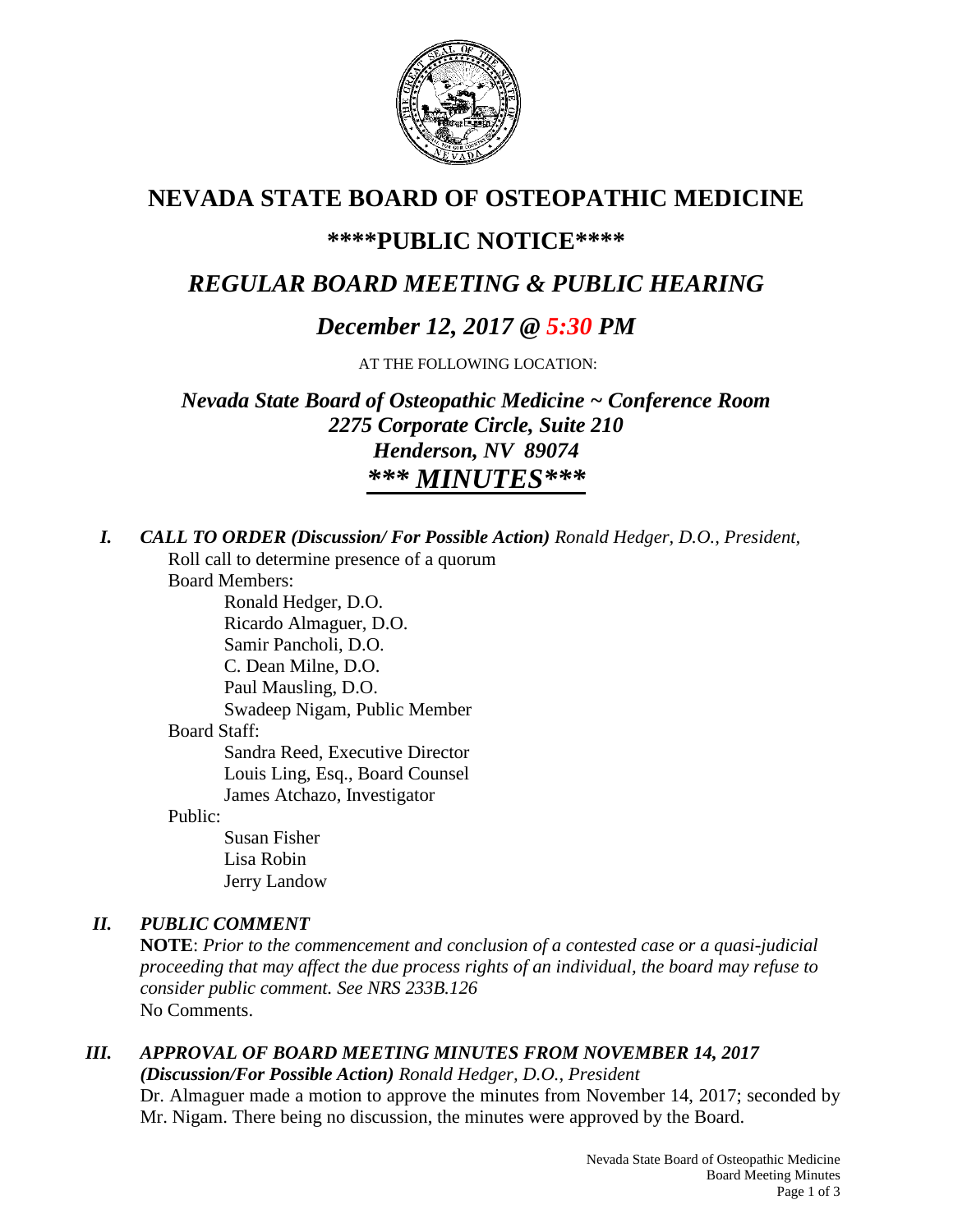## *IV. CONSENT AGENDA TO GRANT LICENSURE FOR OSTEOPATHIC PHYSICIANS & PHYSICIAN ASSISTANTS (Discussion/ For Possible Action) Ronald Hedger, D.O., President*

Under this item the Board may consider the recommendations of the Executive Director and/or President/Vice President to grant licensure to the below listed applicants. The Board may remove any applicant's name from the consent motion, but may not discuss the contents of the application for licensure without the applicant present following proper notice pursuant to the open meeting law.

Consent agenda to grant FULL LICENSURE to the following applicants:

### **EFFECTIVE 01/01/18:**

### **Osteopathic Physician Name Specialty**

Shanna Marie Baltar, D.O. Internal Medicine Ori DeVera, D.O. Internal Medicine Kirby Farnsworth, D.O. Family Medicine Andrew Georgeson, D.O. General Surgery John Mauro, D.O. **Ophthalmology** Kevin-Sean McGann, D.O. Emergency Medicine Zachary Michalicek, D.O. Anatomic Pathology Parag Parekh, D.O. **Internal Medicine** Jeremy White, D.O. Emergency Medicine Lucy Won, D.O. Psychiatry Michael Woodbury, D.O. **Orthopedic Surgery** 

Logan Belnap, PA-C Michelle Conger, D.O. Matthew Demas, PA-C Richard Orr, D.O. Clinton Emmons, PA-C Scott Glickman, D.O. Pauline Marayonk, PA-C Kevin Kapov, D.O.

Joo-Hee Park, D.O. Emergency Medicine, Pediatric

### **Physician Assistant Supervising Physician**

There was a motion to approve full licensure by Mr. Nigam; seconded by Dr. Almaguer. There being no discussion, the Board approved granting full licensure.

# *V. PUBLIC HEARING: DISCUSSION/CONSIDERATION/POTENTIAL ACTION REGARDING R116-17 DRAFT REGULATORY LANGUAGE RELATING TO MANDATORY CONTINUING MEDICAL EDUCATION REQUIRED BY THE 2017*

*LEGISLATURE. (Discussion/For Possible Action), Ronald Hedger, D.O., President* Mr. Ling explained the purpose of the regulations issued under AB474. The Board members reviewed the final language of the regulations as prepared by the Legislative Counsel Bureau. There was no public comment for the hearing. A motion was made by Dr. Pancholi to approve the regulations; seconded by Dr. Almaguer, and approved by the Board. Mr. Ling stated that the next step is for the Legislative Commission to approve the regulations as final at their meeting in January 2018.

### *VI. PRESENTATION BY THE FEDERATION OF STATE MEDICAL BOARDS (Discussion) Ronald Hedger, D.O., President*

Jerry Landau, Federation of State Medical Boards (FSMB) Board Member, and Lisa Robin, Chief Advocacy Officer, FSMB, gave a presentation to the Board about the mission, goals, and current activities of the FSMB.